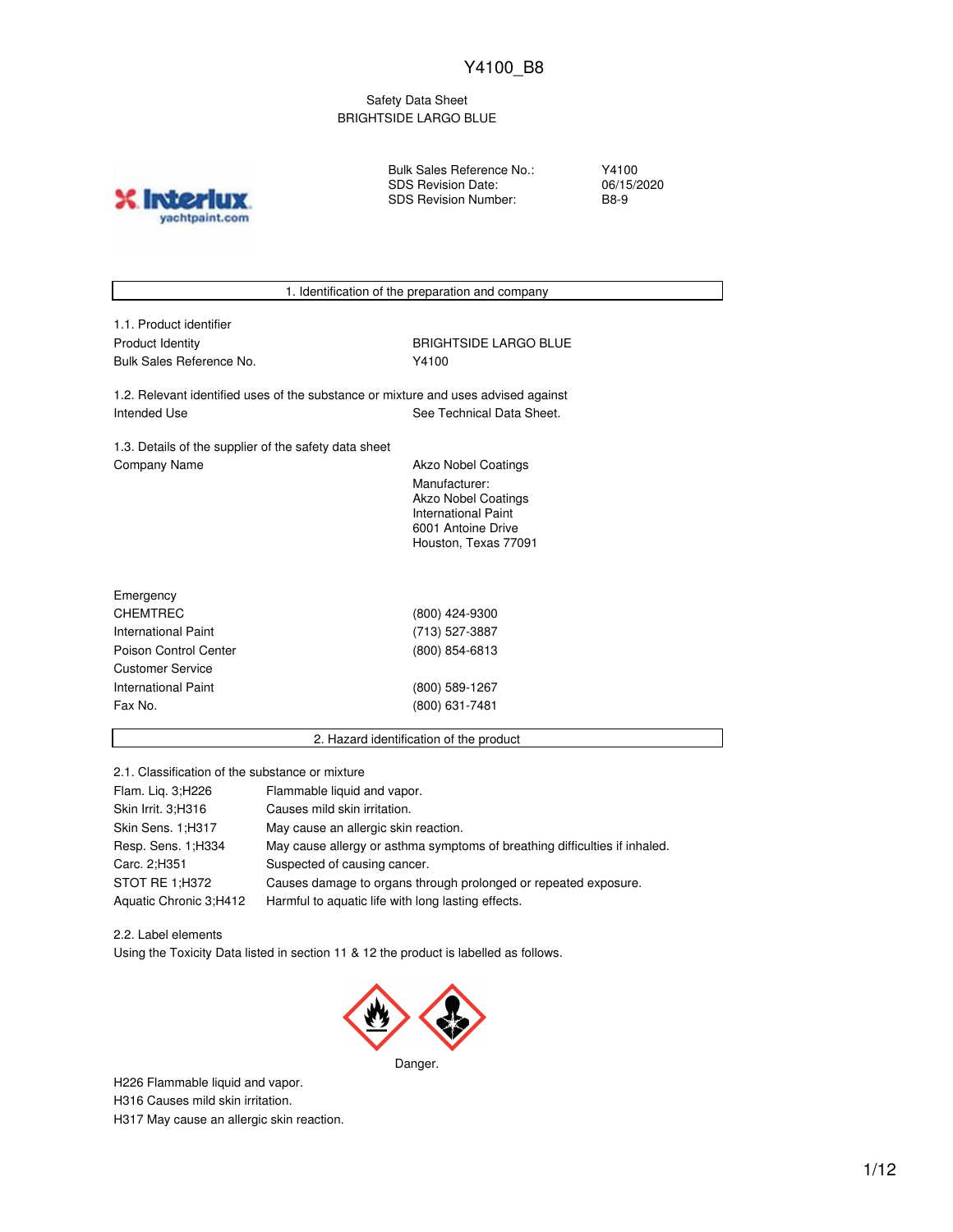H334 May cause allergy or asthma symptoms of breathing difficulties if inhaled.

H351 Suspected of causing cancer.

H372 Causes damage to organs through prolonged or repeated exposure.

H412 Harmful to aquatic life with long lasting effects.

P201 Obtain special instructions before use.

P202 Do not handle until all safety precautions have been read and understood.

P210 Keep away from heat / sparks / open flames / hot surfaces - No smoking.

P235 Keep cool.

P240 Ground / bond container and receiving equipment.

P241 Use explosion-proof electrical / ventilating / light / equipment.

P242 Use only non-sparking tools.

P243 Take precautionary measures against static discharge.

P260 Do not breathe mist / vapors / spray.

P262 Do not get in eyes, on skin, or on clothing.

P264 Wash area of contact thoroughly after handling.

P270 Do not eat, drink or smoke when using this product.

P272 Contaminated work clothing should not be allowed out of the workplace.

P273 Avoid release to the environment.

P280 Wear protective gloves / eye protection / face protection.

P285 In case of inadequate ventilation wear respiratory protection.

P301+310 IF SWALLOWED: Immediately call a POISON CENTER or doctor/physician.

P302+352 IF ON SKIN: Wash with soap and water.

P303+361+353 IF ON SKIN (or hair): Remove/Take off immediately all contaminated clothing. Rinse skin with water/shower.

P304+341 IF INHALED: If breathing is difficult, remove victim to fresh air and keep at rest in a position comfortable for breathing.

P308+313 IF exposed or concerned: Get medical advice/attention.

P314 Get Medical advice / attention if you feel unwell.

P331 Do NOT induce vomiting.

P332+313 If skin irritation occurs: Get medical advice/attention.

P333 If skin irritation or a rash occurs:.

P342+311 If experiencing respiratory symptoms: Call a POISON CENTER or doctor / physician.

P363 Wash contaminated clothing before reuse.

P370 In case of fire: Use water spray, fog, or regular foam..

P403+233 Store in a well ventilated place. Keep container tightly closed.

P405 Store locked up.

P501 Dispose of contents / container in accordance with local / national regulations.

HMIS Rating **Health: 2** Flammability: 2 Reactivity: 0

3. Composition/information on ingredients

This product contains the following substances that present a hazard within the meaning of the relevant State and Federal Hazardous Substances regulations.

| Ingredient/Chemical<br><b>Designations</b>                                      |            | <b>Weight % GHS Classification</b>      | <b>Notes</b> |
|---------------------------------------------------------------------------------|------------|-----------------------------------------|--------------|
| Solvent naphtha (petroleum),<br>medium aliphatic<br>CAS Number:<br>0064742-88-7 | $10 - 25$  | STOT RE 1:H372<br>Asp. Tox. 1: H304     | [1]          |
| Titanium dioxide<br>(Non-respirable)<br>CAS Number:<br>0013463-67-7             | $1.0 - 10$ | <b>Not Classified</b>                   | [1][2]       |
| 2-Methoxy-1-Methylethyl<br>Acetate<br>0000108-65-6<br>CAS Number:               | $1.0 - 10$ | Flam. Lig. 3;H226                       | [1]          |
| Stoddard solvent<br>0008052-41-3<br>CAS Number:                                 | $1.0 - 10$ | STOT RE 1:H372<br>Asp. Tox. 1; H304     | [1][2]       |
| p-Chloro-a,a,a-trifluorotoluene<br>CAS Number:<br>0000098-56-6                  | $1.0 - 10$ | Flam. Liq. 3;H226<br>Skin Irrit. 2:H315 | $[1]$        |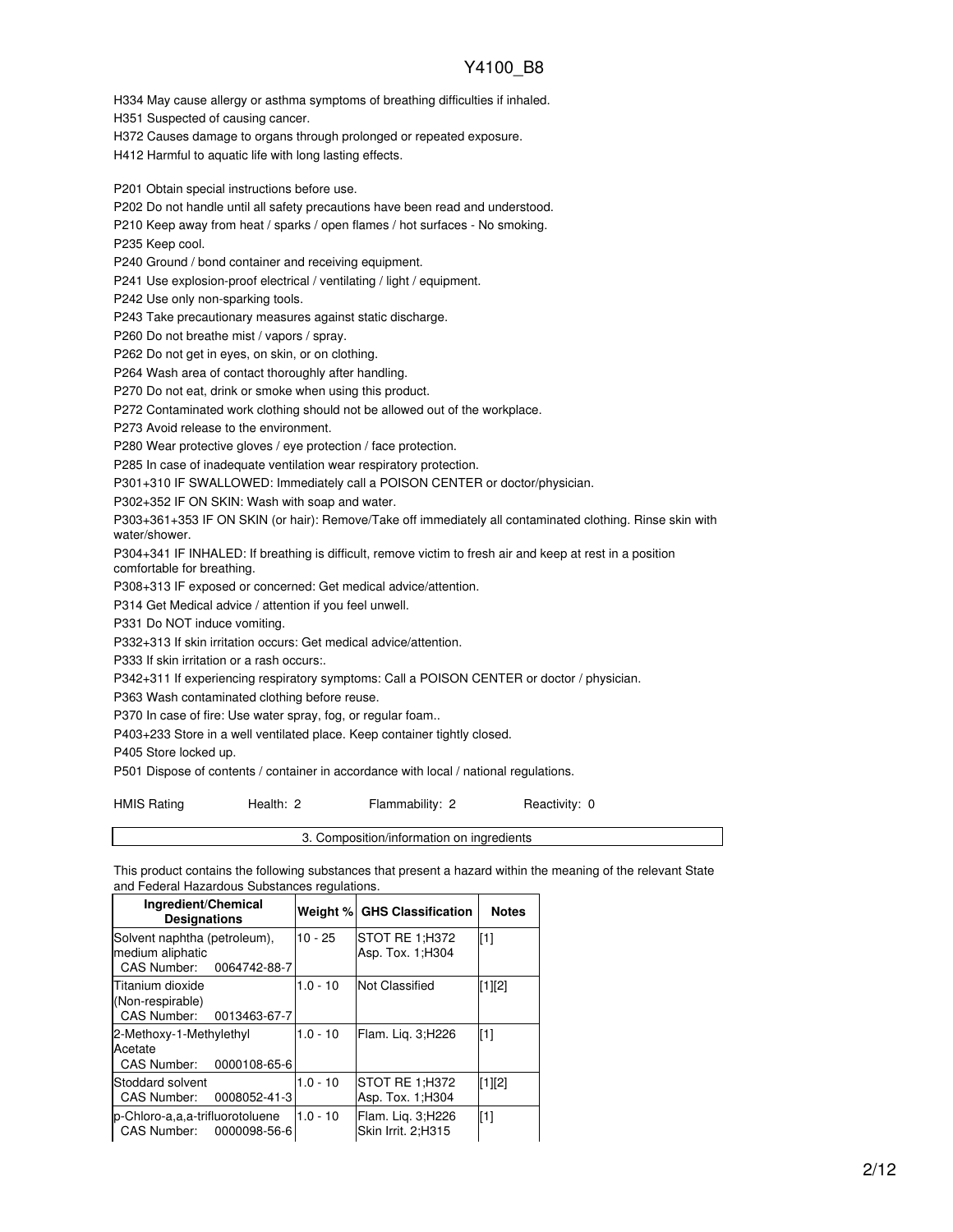|                                                                                  |              | Eye Irrit. 2;H319<br>STOT SE 3;H335                                                                                    |             |
|----------------------------------------------------------------------------------|--------------|------------------------------------------------------------------------------------------------------------------------|-------------|
| Blue pigment<br>CAS Number:<br>0000147-14-8                                      | $1.0 - 10$   | Not Classified                                                                                                         | $\sqrt{11}$ |
| Xylene<br>CAS Number:<br>0001330-20-7                                            | $1.0 - 10$   | Flam. Lig. 3;H226<br>Acute Tox. 4;H332<br>Acute Tox. 4;H312<br>Skin Irrit. 2;H315                                      | [1][2]      |
| PROPRIETARY AROMATIC<br><b>HYDROCARBONP</b><br><b>CAS Number:</b><br>Proprietary | $1.0 - 10$   | Asp. Tox. 2;H305<br>Skin Irrit. 2;H315<br>Eye Dam. 2A;H319                                                             | $[1]$       |
| Kerosene (petroleum)<br>CAS Number:<br>0008008-20-6                              | $1.0 - 10$   | Asp. Tox. 1; H304                                                                                                      | [1][2]      |
| Calcium 2-ethylhexanoate<br>CAS Number:<br>0000136-51-6                          | $0.10 - 1.0$ | Flam. Liq. 3;H226<br>Acute Tox. 4;H302<br>Skin Sens. 1;H317<br>Resp. Sens. 1; H334<br><b>Aquatic Chronic</b><br>2:H411 | $\sqrt{11}$ |
| Methyl Ethyl Ketoxime (MEKO)<br>CAS Number:<br>0000096-29-7                      | $0.10 - 1.0$ | Carc. 2;H351<br>Acute Tox. 4;H312<br>Eye Dam. 1;H318<br>Skin Sens. 1;H317                                              | $[1]$       |
| Cobalt 2-Ethyl Hexanoate<br>CAS Number:<br>0000136-52-7                          | $0.10 - 1.0$ | Acute Tox. 4; H302<br>Skin Irrit. 2;H315<br>Skin Sens. 1;H317<br>Aquatic Chronic<br>2:H411                             | $[1]$       |

[1] Substance classified with a health or environmental hazard.

[2] Substance with a workplace exposure limit.

[3] PBT-substance or vPvB-substance.

\*The full texts of the phrases are shown in Section 16.

4. First aid measures

|  |  |  | 4.1. Description of first aid measures |
|--|--|--|----------------------------------------|
|  |  |  |                                        |

| General    | Remove contaminated clothing and shoes. Get medical attention immediately. Wash<br>clothing before reuse. Thoroughly clean or destroy contaminated shoes.                                                                                                                                             |
|------------|-------------------------------------------------------------------------------------------------------------------------------------------------------------------------------------------------------------------------------------------------------------------------------------------------------|
| Inhalation | If inhaled, remove to fresh air. If not breathing, give artificial respiration. If breathing is<br>difficult, give oxygen. Get medical attention immediately.                                                                                                                                         |
| Eyes       | In case of contact, immediately flush eyes with plenty of water for at least 15 minutes.<br>Get medical attention immediately.                                                                                                                                                                        |
| Skin       | In case of contact, immediately flush skin with soap and plenty of water. Get medical<br>attention immediately.                                                                                                                                                                                       |
| Ingestion  | If swallowed, immediately contact Poison Control Center at 1-800-854-6813. DO NOT<br>induce vomiting unless instructed to do so by medical personnel. Never give anything<br>by mouth to an unconscious person.                                                                                       |
|            | 4.2. Most important symptoms and effects, both acute and delayed                                                                                                                                                                                                                                      |
| Overview   | NOTICE: Reports have associated repeated and prolonged occupational<br>overexposure to solvents with permanent brain and nervous system damage.<br>Intentional misuse by deliberately concentrating and inhaling the contents may be<br>harmful or fatal. Avoid contact with eyes, skin and clothing. |
| Inhalation | Harmful if inhaled. Causes nose and throat irritation. Vapors may affect the brain or<br>nervous system causing dizziness, headache or nausea.                                                                                                                                                        |
| Eyes       | Causes severe eye irritation. Avoid contact with eyes.                                                                                                                                                                                                                                                |
| Skin       | Causes skin irritation. May be harmful if absorbed through the skin.                                                                                                                                                                                                                                  |
| Ingestion  | Harmful if swallowed. May cause abdominal pain, nausea, vomiting, diarrhea, or<br>drowsiness.                                                                                                                                                                                                         |
|            | 5. Fire-fighting measures                                                                                                                                                                                                                                                                             |

5. Fire-fighting measures

5.1. Extinguishing media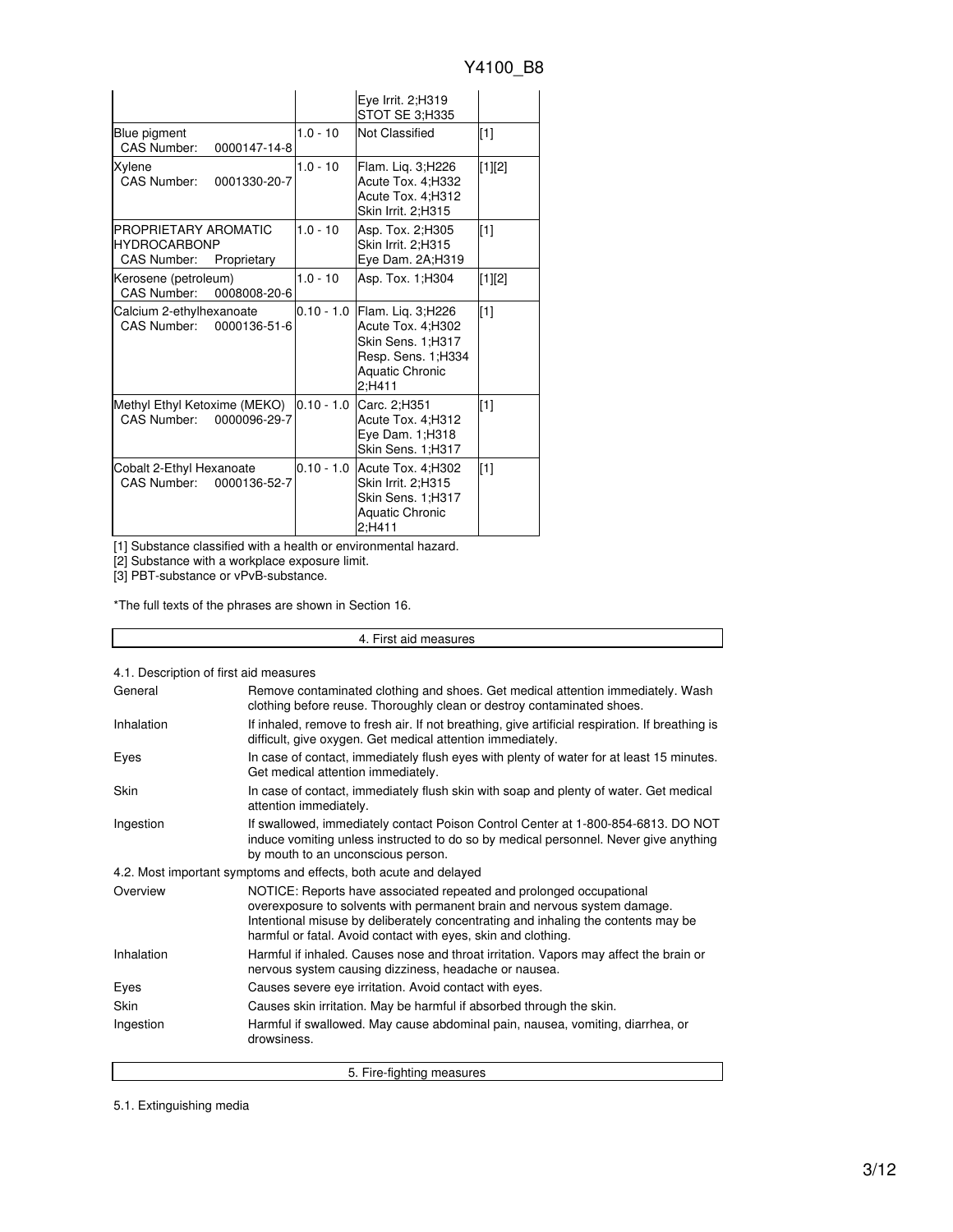CAUTION: This product has a very low flashpoint. Use of water spray when fighting fire may be inefficient. SMALL FIRES: Use dry chemical, CO2, water spray or alcohol-resistant foam. LARGE FIRES: Use water spray, fog, or alcohol-resistant foam. Do not use straight streams. Move containers from fire area if you can do so without risk. Runoff from fire control may cause pollution. Dike fire control water for later disposal. Do not scatter the material.

5.2. Special hazards arising from the substance or mixture

No data available

5.3. Advice for fire-fighters

Cool closed containers exposed to fire by spraying them with water. Do not allow run off water and contaminants from fire fighting to enter drains or water courses.

ERG Guide No.

#### 6. Accidental release measures

6.1. Personal precautions, protective equipment and emergency procedures

ELIMINATE ALL IGNITION SOURCES (no smoking, flares, sparks or flames in immediate area). Use only non-sparking equipment to handle spilled material and absorbent. Do not touch or walk through spilled material. Stop leak if you can do so without risk. Prevent entry into waterways, sewers, basements or confined areas. A vapor suppressing foam may be used to reduce vapors. Absorb or cover with dry earth, sand, or other non-combustible material and transfer to containers. Use non-sparking tools to collect absorbed material.

6.2. Environmental precautions

Do not allow spills to enter drains or watercourses.

6.3. Methods and material for containment and cleaning up

CALL CHEMTREC at (800)-424-9300 for emergency response. Isolate spill or leak area immediately for at least 25 to 50 meters (80 to 160 feet) in all directions. Keep unauthorized personnel away. Stay upwind. Keep out of low areas. Ventilate closed spaces before entering. LARGE SPILLS: Consider initial downwind evacuation for at least 300 meters (1000 feet).

7. Handling and storage

7.1. Precautions for safe handling

**Handling** 

Protective equipment should be selected to provide protection from exposure to the chemicals listed in Section 3 of this document. Depending on the site-specific conditions of use, protective gloves, apron, boots, head and face protection may be required to prevent contact. The equipment must be thoroughly cleaned, or discared after each use.

In Storage Keep away from heat, sparks and flame.

7.2. Conditions for safe storage, including any incompatibilities

Store between 40-100F (4-38C).

Do not get in eyes, on skin or clothing.

Strong oxidizing agents.

Do not smoke. Extinguish all flames and pilot lights, and turn off stoves, heaters, electric motors and other sources of ignition during use and until all vapors are gone.

7.3. Specific end use(s)

Close container after each use.

Wash thoroughly after handling.

Prevent build-up of vapors by opening all windows and doors to achieve cross-ventilation.

#### 8. Exposure controls and personal protection

8.1. Control parameters

| Exposure |                                           |               |                             |  |  |
|----------|-------------------------------------------|---------------|-----------------------------|--|--|
| CAS No.  | Ingredient                                | <b>Source</b> | Value                       |  |  |
|          | 0000096-29-7 Methyl Ethyl Ketoxime (MEKO) | <b>OSHA</b>   | <b>No Established Limit</b> |  |  |
|          |                                           | <b>ACGIH</b>  | No Established Limit        |  |  |
|          |                                           | <b>NIOSH</b>  | <b>No Established Limit</b> |  |  |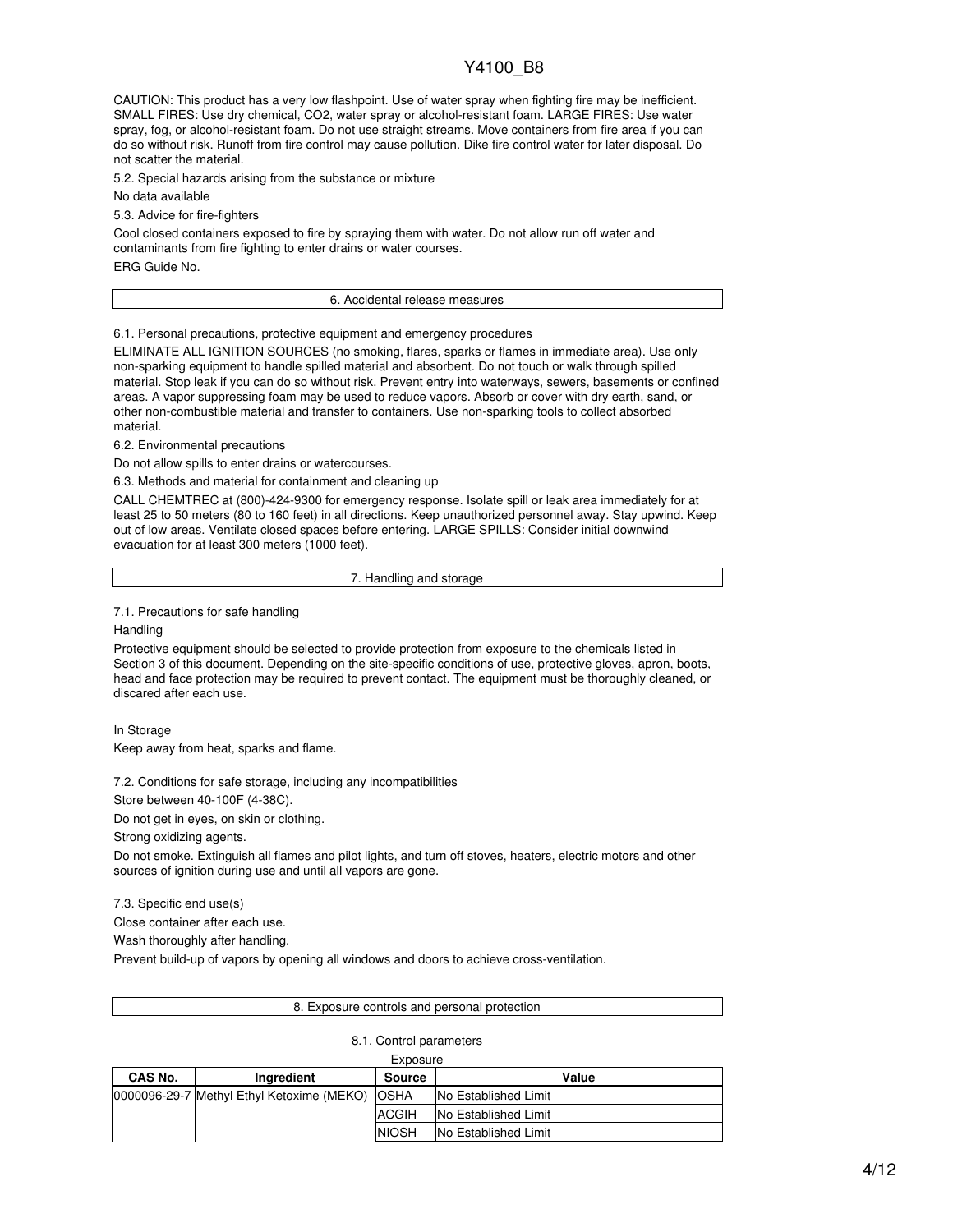| 0000098-56-6 p-Chloro-a,a,a-trifluorotoluene<br>0000108-65-6 2-Methoxy-1-Methylethyl<br>Acetate | Supplier<br>OHSA,<br>CAN<br>Mexico<br>Brazil<br><b>OSHA</b><br><b>ACGIH</b><br><b>NIOSH</b><br>Supplier<br>OHSA.<br>CAN<br>Mexico<br>Brazil<br>OSHA<br>ACGIH<br><b>NIOSH</b><br>Supplier<br>OHSA. | No Established Limit<br>No Established Limit<br>No Established Limit<br>No Established Limit<br>No Established Limit<br>No Established Limit<br>No Established Limit<br>No Established Limit<br>No Established Limit<br>No Established Limit<br>No Established Limit<br>No Established Limit<br>No Established Limit<br>No Established Limit<br>No Established Limit |
|-------------------------------------------------------------------------------------------------|---------------------------------------------------------------------------------------------------------------------------------------------------------------------------------------------------|----------------------------------------------------------------------------------------------------------------------------------------------------------------------------------------------------------------------------------------------------------------------------------------------------------------------------------------------------------------------|
|                                                                                                 |                                                                                                                                                                                                   |                                                                                                                                                                                                                                                                                                                                                                      |
|                                                                                                 |                                                                                                                                                                                                   |                                                                                                                                                                                                                                                                                                                                                                      |
|                                                                                                 |                                                                                                                                                                                                   |                                                                                                                                                                                                                                                                                                                                                                      |
|                                                                                                 |                                                                                                                                                                                                   |                                                                                                                                                                                                                                                                                                                                                                      |
|                                                                                                 |                                                                                                                                                                                                   |                                                                                                                                                                                                                                                                                                                                                                      |
|                                                                                                 |                                                                                                                                                                                                   |                                                                                                                                                                                                                                                                                                                                                                      |
|                                                                                                 |                                                                                                                                                                                                   |                                                                                                                                                                                                                                                                                                                                                                      |
|                                                                                                 |                                                                                                                                                                                                   |                                                                                                                                                                                                                                                                                                                                                                      |
|                                                                                                 |                                                                                                                                                                                                   |                                                                                                                                                                                                                                                                                                                                                                      |
|                                                                                                 |                                                                                                                                                                                                   |                                                                                                                                                                                                                                                                                                                                                                      |
|                                                                                                 |                                                                                                                                                                                                   |                                                                                                                                                                                                                                                                                                                                                                      |
|                                                                                                 |                                                                                                                                                                                                   |                                                                                                                                                                                                                                                                                                                                                                      |
|                                                                                                 |                                                                                                                                                                                                   |                                                                                                                                                                                                                                                                                                                                                                      |
|                                                                                                 |                                                                                                                                                                                                   |                                                                                                                                                                                                                                                                                                                                                                      |
|                                                                                                 |                                                                                                                                                                                                   |                                                                                                                                                                                                                                                                                                                                                                      |
|                                                                                                 |                                                                                                                                                                                                   |                                                                                                                                                                                                                                                                                                                                                                      |
|                                                                                                 | CAN                                                                                                                                                                                               | 50 ppm TWA; 270 mg/m3 TWA                                                                                                                                                                                                                                                                                                                                            |
|                                                                                                 | Mexico                                                                                                                                                                                            | No Established Limit                                                                                                                                                                                                                                                                                                                                                 |
|                                                                                                 | Brazil                                                                                                                                                                                            | No Established Limit                                                                                                                                                                                                                                                                                                                                                 |
|                                                                                                 | OSHA                                                                                                                                                                                              | No Established Limit                                                                                                                                                                                                                                                                                                                                                 |
|                                                                                                 | ACGIH                                                                                                                                                                                             | No Established Limit                                                                                                                                                                                                                                                                                                                                                 |
|                                                                                                 | <b>NIOSH</b>                                                                                                                                                                                      | No Established Limit                                                                                                                                                                                                                                                                                                                                                 |
|                                                                                                 | Supplier                                                                                                                                                                                          | No Established Limit                                                                                                                                                                                                                                                                                                                                                 |
|                                                                                                 | OHSA,<br>CAN                                                                                                                                                                                      | No Established Limit                                                                                                                                                                                                                                                                                                                                                 |
|                                                                                                 | Mexico                                                                                                                                                                                            | No Established Limit                                                                                                                                                                                                                                                                                                                                                 |
|                                                                                                 | Brazil                                                                                                                                                                                            | No Established Limit                                                                                                                                                                                                                                                                                                                                                 |
| 0000136-52-7 Cobalt 2-Ethyl Hexanoate                                                           | <b>OSHA</b>                                                                                                                                                                                       | No Established Limit                                                                                                                                                                                                                                                                                                                                                 |
|                                                                                                 | <b>ACGIH</b>                                                                                                                                                                                      | No Established Limit                                                                                                                                                                                                                                                                                                                                                 |
|                                                                                                 | <b>NIOSH</b>                                                                                                                                                                                      | No Established Limit                                                                                                                                                                                                                                                                                                                                                 |
|                                                                                                 | Supplier                                                                                                                                                                                          | No Established Limit                                                                                                                                                                                                                                                                                                                                                 |
|                                                                                                 | OHSA,<br>CAN                                                                                                                                                                                      | No Established Limit                                                                                                                                                                                                                                                                                                                                                 |
|                                                                                                 | Mexico                                                                                                                                                                                            | No Established Limit                                                                                                                                                                                                                                                                                                                                                 |
|                                                                                                 | Brazil                                                                                                                                                                                            | No Established Limit                                                                                                                                                                                                                                                                                                                                                 |
|                                                                                                 |                                                                                                                                                                                                   | No Established Limit                                                                                                                                                                                                                                                                                                                                                 |
|                                                                                                 |                                                                                                                                                                                                   | No Established Limit                                                                                                                                                                                                                                                                                                                                                 |
|                                                                                                 |                                                                                                                                                                                                   | No Established Limit                                                                                                                                                                                                                                                                                                                                                 |
|                                                                                                 |                                                                                                                                                                                                   | No Established Limit                                                                                                                                                                                                                                                                                                                                                 |
|                                                                                                 | OHSA.<br>CAN                                                                                                                                                                                      | No Established Limit                                                                                                                                                                                                                                                                                                                                                 |
|                                                                                                 |                                                                                                                                                                                                   | No Established Limit                                                                                                                                                                                                                                                                                                                                                 |
|                                                                                                 | Brazil                                                                                                                                                                                            | No Established Limit                                                                                                                                                                                                                                                                                                                                                 |
| 0001330-20-7 Xylene                                                                             | OSHA                                                                                                                                                                                              | 100 ppm TWA; 435 mg/m3 TWA150 ppm STEL;<br>655 mg/m3 STEL                                                                                                                                                                                                                                                                                                            |
|                                                                                                 | ACGIH                                                                                                                                                                                             | 100 ppm TWA150 ppm STEL                                                                                                                                                                                                                                                                                                                                              |
|                                                                                                 |                                                                                                                                                                                                   | No Established Limit                                                                                                                                                                                                                                                                                                                                                 |
|                                                                                                 |                                                                                                                                                                                                   | No Established Limit                                                                                                                                                                                                                                                                                                                                                 |
|                                                                                                 | OHSA.<br>CAN                                                                                                                                                                                      | 100 ppm TWA150 ppm STEL                                                                                                                                                                                                                                                                                                                                              |
|                                                                                                 | Mexico                                                                                                                                                                                            | 100 ppm TWA VLE-PPT150 ppm STEL [PPT-CT]                                                                                                                                                                                                                                                                                                                             |
|                                                                                                 |                                                                                                                                                                                                   | 78 ppm TWA LT; 340 mg/m3 TWA LT                                                                                                                                                                                                                                                                                                                                      |
|                                                                                                 |                                                                                                                                                                                                   | No Established Limit                                                                                                                                                                                                                                                                                                                                                 |
|                                                                                                 | ACGIH                                                                                                                                                                                             | 200 mg/m3 TWA (application restricted to<br>conditions in which there are negligible aerosol<br>expos                                                                                                                                                                                                                                                                |
|                                                                                                 | 0000136-51-6 Calcium 2-ethylhexanoate<br>0000147-14-8 Blue pigment<br>0008008-20-6 Kerosene (petroleum)                                                                                           | OSHA<br><b>ACGIH</b><br><b>NIOSH</b><br>Supplier<br>Mexico<br><b>NIOSH</b><br>Supplier<br><b>Brazil</b><br><b>OSHA</b>                                                                                                                                                                                                                                               |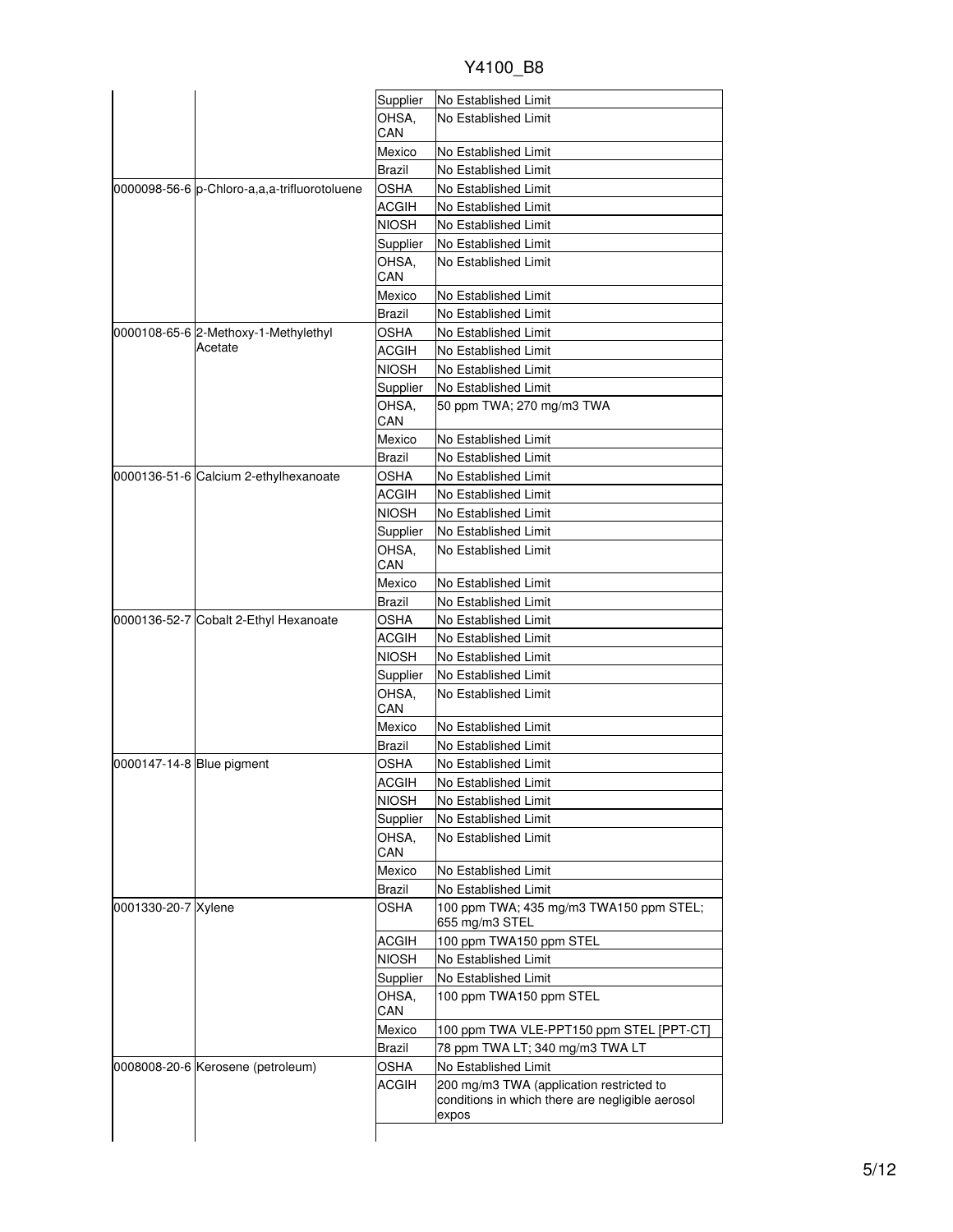| Y4100 B8 |  |  |
|----------|--|--|
|          |  |  |

|             |                                                               | <b>NIOSH</b> | 100 mg/m3 TWA                                                                                                        |
|-------------|---------------------------------------------------------------|--------------|----------------------------------------------------------------------------------------------------------------------|
|             |                                                               | Supplier     | No Established Limit                                                                                                 |
|             |                                                               | OHSA.        | 200 mg/m3 TWA (restricted to conditions where                                                                        |
|             |                                                               | CAN          | there is negligible aerosol exposure, as total hy                                                                    |
|             |                                                               | Mexico       | 200 mg/m3 TWA VLE-PPT (application restricted                                                                        |
|             |                                                               |              | to conditions where exposure to aerosols is negli                                                                    |
|             |                                                               | Brazil       | No Established Limit                                                                                                 |
|             | 0008052-41-3 Stoddard solvent                                 | OSHA         | 500 ppm TWA; 2900 mg/m3 TWA                                                                                          |
|             |                                                               | ACGIH        | 100 ppm TWA                                                                                                          |
|             |                                                               | NIOSH        | 350 mg/m3 TWA1800 mg/m3 Ceiling (15<br>min)20000 mg/m3 IDLH                                                          |
|             |                                                               | Supplier     | No Established Limit                                                                                                 |
|             |                                                               | OHSA.<br>CAN | 525 mg/m3 TWA (140C Flash aliphatic solvent)                                                                         |
|             |                                                               | Mexico       | 100 ppm TWA VLE-PPT                                                                                                  |
|             |                                                               | Brazil       | No Established Limit                                                                                                 |
|             | l0013463-67-7 lTitanium dioxide<br>(Non-respirable)           | OSHA         | 15 mg/m3 TWA (total dust)                                                                                            |
|             |                                                               | ACGIH        | 10 mg/m3 TWA                                                                                                         |
|             |                                                               | <b>NIOSH</b> | 2.4 mg/m3 TWA (CIB 63, fine); 0.3 mg/m3 TWA<br>(CIB 63, ultrafine, including engineered<br>nanoscale)5000 mg/m3 IDLH |
|             |                                                               | Supplier     | No Established Limit                                                                                                 |
|             |                                                               | OHSA.<br>CAN | 10 mg/m3 TWA                                                                                                         |
|             |                                                               | Mexico       | 10 mg/m3 TWA VLE-PPT                                                                                                 |
|             |                                                               | Brazil       | No Established Limit                                                                                                 |
|             | 0064742-88-7 Solvent naphtha (petroleum),<br>medium aliphatic | OSHA         | No Established Limit                                                                                                 |
|             |                                                               | ACGIH        | No Established Limit                                                                                                 |
|             |                                                               | <b>NIOSH</b> | No Established Limit                                                                                                 |
|             |                                                               | Supplier     | No Established Limit                                                                                                 |
|             |                                                               | OHSA.<br>CAN | No Established Limit                                                                                                 |
|             |                                                               | Mexico       | No Established Limit                                                                                                 |
|             |                                                               | Brazil       | No Established Limit                                                                                                 |
| Proprietary | PROPRIETARY AROMATIC                                          | OSHA         | No Established Limit                                                                                                 |
|             | <b>HYDROCARBONP</b>                                           | ACGIH        | No Established Limit                                                                                                 |
|             |                                                               | <b>NIOSH</b> | No Established Limit                                                                                                 |
|             |                                                               | Supplier     | No Established Limit                                                                                                 |
|             |                                                               | OHSA.<br>CAN | No Established Limit                                                                                                 |
|             |                                                               | Mexico       | No Established Limit                                                                                                 |
|             |                                                               | Brazil       | No Established Limit                                                                                                 |

|                           | <b>Health Data</b>                                            |               |                                                                      |  |  |
|---------------------------|---------------------------------------------------------------|---------------|----------------------------------------------------------------------|--|--|
| CAS No.                   | Ingredient                                                    | <b>Source</b> | Value                                                                |  |  |
|                           | 0000096-29-7 Methyl Ethyl Ketoxime (MEKO)                     | NIOSH         | No Established Limit                                                 |  |  |
|                           | 0000098-56-6 p-Chloro-a,a,a-trifluorotoluene                  | NIOSH         | No Established Limit                                                 |  |  |
|                           | 0000108-65-6 2-Methoxy-1-Methylethyl Acetate                  | NIOSH         | <b>No Established Limit</b>                                          |  |  |
|                           | 0000136-51-6 Calcium 2-ethylhexanoate                         | NIOSH         | <b>No Established Limit</b>                                          |  |  |
|                           | 0000136-52-7 Cobalt 2-Ethyl Hexanoate                         | NIOSH         | <b>No Established Limit</b>                                          |  |  |
| 0000147-14-8 Blue pigment |                                                               |               | NIOSH No Established Limit                                           |  |  |
| 0001330-20-7 Xylene       |                                                               | NIOSH         | Central nervous system depressant;<br>respiratory and eye irritation |  |  |
|                           | 0008008-20-6 Kerosene (petroleum)                             | NIOSH         | Eye nose                                                             |  |  |
|                           | 0008052-41-3 Stoddard solvent                                 | <b>NIOSH</b>  | Eve nose                                                             |  |  |
|                           | 0013463-67-7 Titanium dioxide (Non-respirable)                | NIOSH         | Lung tumors in animals                                               |  |  |
|                           | 0064742-88-7 Solvent naphtha (petroleum), medium<br>aliphatic | <b>NIOSH</b>  | <b>No Established Limit</b>                                          |  |  |
| Proprietary               |                                                               | <b>NIOSH</b>  | <b>No Established Limit</b>                                          |  |  |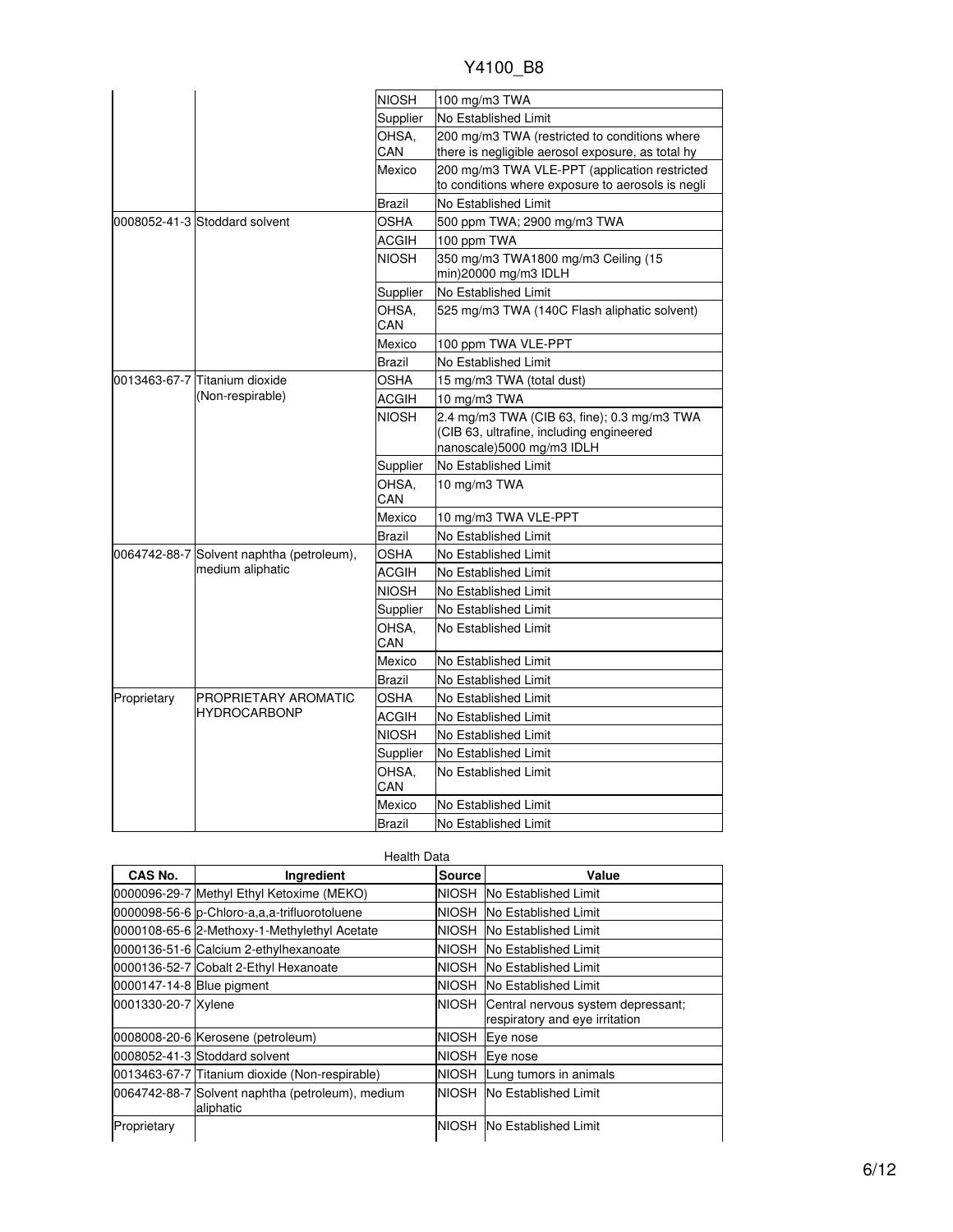### PROPRIETARY AROMATIC HYDROCARBONP

| Carcinogen Data           |                                                   |               |                                                                        |  |
|---------------------------|---------------------------------------------------|---------------|------------------------------------------------------------------------|--|
| CAS No.                   | Ingredient                                        | <b>Source</b> | Value                                                                  |  |
|                           | 0000096-29-7 Methyl Ethyl Ketoxime                | OSHA          | Select Carcinogen: No                                                  |  |
|                           | (MEKO)                                            | <b>NTP</b>    | Known: No: Suspected: No                                               |  |
|                           |                                                   | <b>IARC</b>   | Group 1: No; Group 2a: No; Group 2b: No; Group<br>3: No; Group 4: No;  |  |
|                           | 0000098-56-6 p-Chloro-a,a,a-trifluorotoluene OSHA |               | Select Carcinogen: No                                                  |  |
|                           |                                                   | <b>NTP</b>    | Known: No; Suspected: No                                               |  |
|                           |                                                   | <b>IARC</b>   | Group 1: No; Group 2a: No; Group 2b: No; Group<br>3: No; Group 4: No;  |  |
|                           | 0000108-65-6 2-Methoxy-1-Methylethyl              | OSHA          | Select Carcinogen: No                                                  |  |
|                           | Acetate                                           | <b>NTP</b>    | Known: No: Suspected: No                                               |  |
|                           |                                                   | <b>IARC</b>   | Group 1: No; Group 2a: No; Group 2b: No; Group<br>3: No; Group 4: No;  |  |
|                           | 0000136-51-6 Calcium 2-ethylhexanoate             | <b>OSHA</b>   | Select Carcinogen: No                                                  |  |
|                           |                                                   | <b>NTP</b>    | Known: No; Suspected: No                                               |  |
|                           |                                                   | <b>IARC</b>   | Group 1: No; Group 2a: No; Group 2b: No; Group<br>3: No; Group 4: No;  |  |
|                           | 0000136-52-7 Cobalt 2-Ethyl Hexanoate             | OSHA          | Select Carcinogen: No                                                  |  |
|                           |                                                   | <b>NTP</b>    | Known: No; Suspected: No                                               |  |
|                           |                                                   | <b>IARC</b>   | Group 1: No; Group 2a: No; Group 2b: No; Group<br>3: No; Group 4: No;  |  |
| 0000147-14-8 Blue pigment |                                                   | OSHA          | Select Carcinogen: No                                                  |  |
|                           |                                                   | <b>NTP</b>    | Known: No; Suspected: No                                               |  |
|                           |                                                   | <b>IARC</b>   | Group 1: No; Group 2a: No; Group 2b: No; Group<br>3: No; Group 4: No;  |  |
| 0001330-20-7 Xylene       |                                                   | <b>OSHA</b>   | Select Carcinogen: No                                                  |  |
|                           |                                                   | <b>NTP</b>    | Known: No; Suspected: No                                               |  |
|                           |                                                   | <b>IARC</b>   | Group 1: No; Group 2a: No; Group 2b: No; Group<br>3: Yes; Group 4: No; |  |
|                           | 0008008-20-6 Kerosene (petroleum)                 | OSHA          | Select Carcinogen: No                                                  |  |
|                           |                                                   | <b>NTP</b>    | Known: No; Suspected: No                                               |  |
|                           |                                                   | <b>IARC</b>   | Group 1: No; Group 2a: No; Group 2b: No; Group<br>3: No; Group 4: No;  |  |
|                           | 0008052-41-3 Stoddard solvent                     | <b>OSHA</b>   | Select Carcinogen: No                                                  |  |
|                           |                                                   | <b>NTP</b>    | Known: No; Suspected: No                                               |  |
|                           |                                                   | <b>IARC</b>   | Group 1: No; Group 2a: No; Group 2b: No; Group<br>3: No; Group 4: No;  |  |
|                           | 0013463-67-7 Titanium dioxide                     | OSHA          | Select Carcinogen: Yes                                                 |  |
|                           | (Non-respirable)                                  | <b>NTP</b>    | Known: No; Suspected: No                                               |  |
|                           |                                                   | <b>IARC</b>   | Group 1: No; Group 2a: No; Group 2b: Yes; Group<br>3: No; Group 4: No; |  |
|                           | 0064742-88-7 Solvent naphtha (petroleum),         | <b>OSHA</b>   | Select Carcinogen: No                                                  |  |
|                           | medium aliphatic                                  | <b>NTP</b>    | Known: No; Suspected: No                                               |  |
|                           |                                                   | <b>IARC</b>   | Group 1: No; Group 2a: No; Group 2b: No; Group<br>3: No; Group 4: No;  |  |
| Proprietary               | PROPRIETARY AROMATIC                              | <b>OSHA</b>   | Select Carcinogen: No                                                  |  |
|                           | <b>HYDROCARBONP</b>                               | <b>NTP</b>    | Known: No; Suspected: No                                               |  |
|                           |                                                   | <b>IARC</b>   | Group 1: No; Group 2a: No; Group 2b: No; Group<br>3: No; Group 4: No;  |  |

### 8.2. Exposure controls

Respiratory Select equipment to provide protection from the ingredients listed in Section 3 of this document. Ensure fresh air entry during application and drying. If you experience eye watering, headache or dizziness or if air monitoring demonstrates dust, vapor, or mist levels are above applicable limits, wear an appropriate, properly fitted respirator (NIOSH approved) during and after application. Follow respirator manufacturer's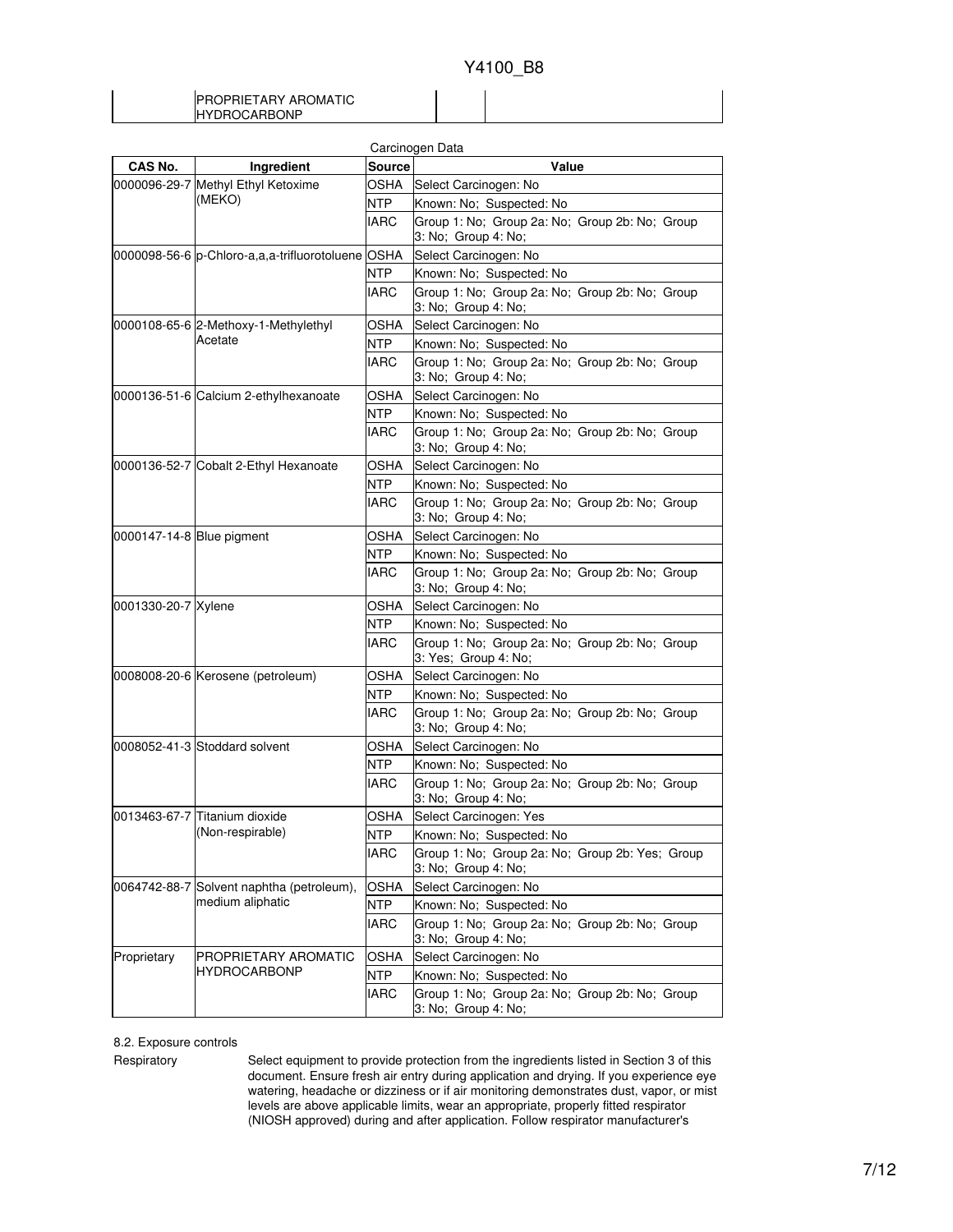|                             | directions for respirator use. FOR USERS OF 3M RESPIRATORY PROTECTION<br>ONLY: For information and assistance on 3M occupational health and safety<br>products, call OH&ESD Technical Service toll free in U.S.A. 1-800-243-4630, in<br>Canada call 1-800-267-4414. Please do not contact these numbers regarding other<br>manufacturer's respiratory protection products. 3M does not endorse the accuracy of<br>the information contained in this Material Safety Data Sheet. |
|-----------------------------|---------------------------------------------------------------------------------------------------------------------------------------------------------------------------------------------------------------------------------------------------------------------------------------------------------------------------------------------------------------------------------------------------------------------------------------------------------------------------------|
| Eyes                        | Avoid contact with eyes. Safety eyewear complying with an approved standard<br>should be used when a risk assessment indicates this is necessary to avoid exposure<br>to liquid splashes, mists, gases or dusts. If contact is possible, the following<br>protection should be worn, unless the assessment indicates a higher degree of<br>protection: chemical splash goggles.                                                                                                 |
| <b>Skin</b>                 | Chemical-resistant, impervious gloves complying with an approved standard should<br>be worn at all times when handling chemical products. When there is a risk of ignition<br>from static electricity, wear antistatic protective clothing and footwear. Any additional<br>personal protective equipment or measures should be selected based on the risk<br>assessment of the task being performed and should be approved by a specialist<br>before handling this product.     |
| <b>Engineering Controls</b> | Depending on the site-specific conditions of use, provide adequate ventilation.                                                                                                                                                                                                                                                                                                                                                                                                 |
| <b>Other Work Practices</b> | Emergency eye wash fountains and safety showers should be available in the<br>immediate vicinity of any potential exposure. Use good personal hygiene practices.<br>Wash hands before eating, drinking, using toilet facilities, etc. Promptly remove soiled<br>clothing and wash clothing thoroughly before reuse. Shower after work using plenty of<br>soap and water.                                                                                                        |

|                                                    | 9. Physical and chemical properties                                           |  |  |  |
|----------------------------------------------------|-------------------------------------------------------------------------------|--|--|--|
|                                                    |                                                                               |  |  |  |
| Appearance                                         | Coloured Liquid                                                               |  |  |  |
| Odor threshold                                     | Not Measured                                                                  |  |  |  |
| рH                                                 | No Established Limit                                                          |  |  |  |
| Melting point / freezing point                     | Not Measured                                                                  |  |  |  |
| Initial boiling point and boiling range            | 130 (°C) 266 (°F)                                                             |  |  |  |
| <b>Flash Point</b>                                 | 38 (°C) 100 (°F)                                                              |  |  |  |
| Evaporation rate (Ether = $1$ )                    | Not Measured                                                                  |  |  |  |
| Flammability (solid, gas)                          | Not Applicable                                                                |  |  |  |
| Upper/lower flammability or explosive<br>limits    | Lower Explosive Limit: .5                                                     |  |  |  |
|                                                    | Upper Explosive Limit: No Established Limit                                   |  |  |  |
| vapor pressure (Pa)                                | Not Measured                                                                  |  |  |  |
| Vapor Density                                      | Heavier than air                                                              |  |  |  |
| <b>Specific Gravity</b>                            | 1.04                                                                          |  |  |  |
| Solubility in Water                                | Not Measured                                                                  |  |  |  |
| Partition coefficient n-octanol/water (Log<br>Kow) | Not Measured                                                                  |  |  |  |
| Auto-ignition temperature                          | Not Measured                                                                  |  |  |  |
| Decomposition temperature                          | Not Measured                                                                  |  |  |  |
| Viscosity (cSt)                                    | No Established Limit Not Measured                                             |  |  |  |
| VOC <sub>%</sub>                                   | Refer to the Technical Data Sheet or label where information is<br>available. |  |  |  |
| VOHAP content (gm/litre of paint)                  | 36.42 (as supplied)                                                           |  |  |  |
| VOHAP content (gm/litre of Solid Coating)          | 21.11 (as supplied)                                                           |  |  |  |

### 10. Stability and reactivity

10.1. Reactivity

 $\mathsf{l}$ 

No data available

10.2. Chemical stability

This product is stable and hazardous polymerization will not occur. Not sensitive to mechanical impact. Excessive heat and fumes generation can occur if improperly handled.

10.3. Possibility of hazardous reactions

No data available

10.4. Conditions to avoid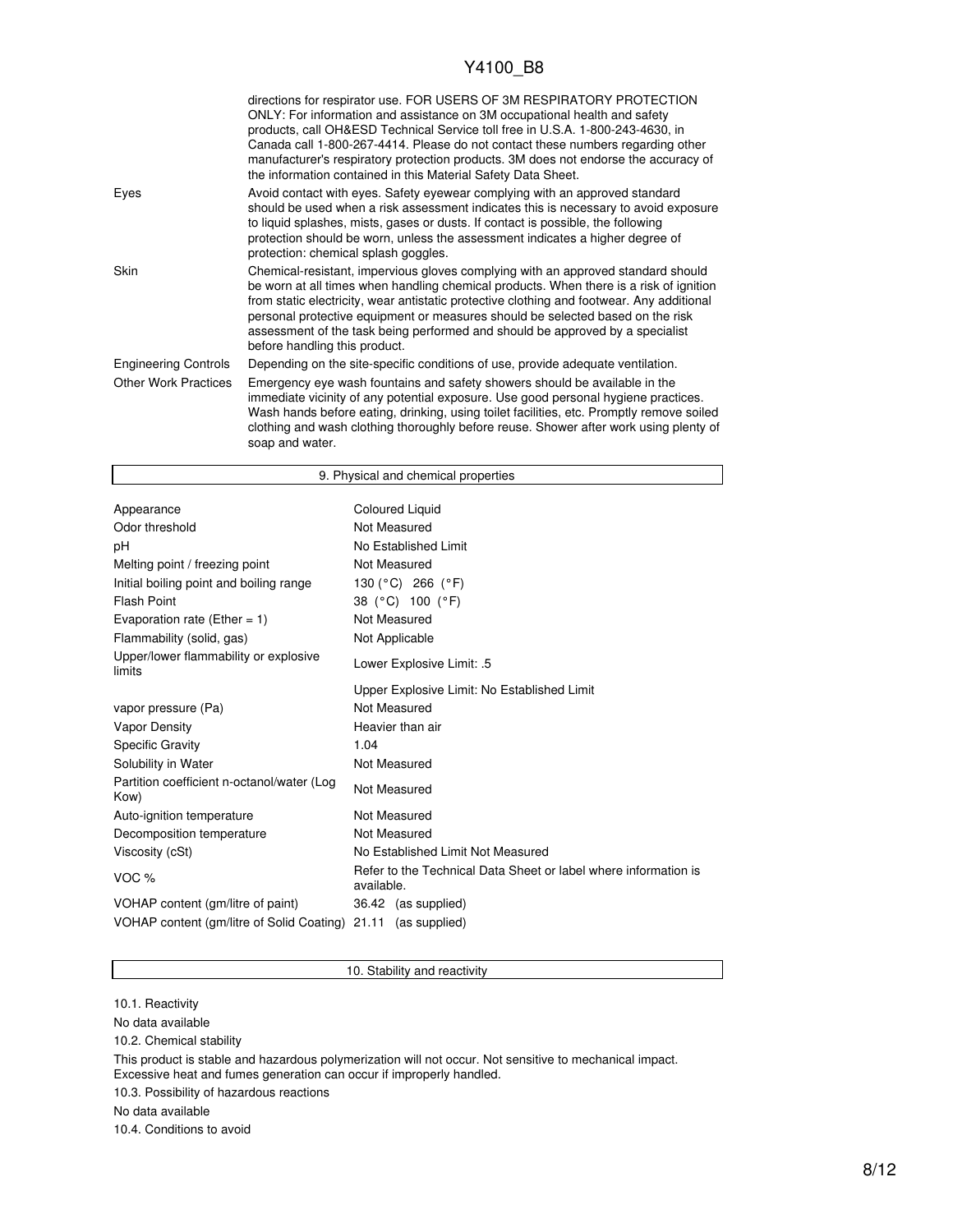No data available 10.5. Incompatible materials Strong oxidizing agents. 10.6. Hazardous decomposition products No data available

11. Toxicological information

#### Acute toxicity

NOTICE: Reports have associated repeated and prolonged occupational overexposure to solvents with permanent brain and nervous system damage. Intentional misuse by deliberately concentrating and inhaling the contents may be harmful or fatal.

| Ingredient                                                      | Oral LD50,<br>mg/kg                  | Skin LD50,<br>mg/kg                    | <b>Inhalation</b><br>Vapor LC50,<br>mg/L/4hr | <b>Inhalation</b><br>Dust/Mist LC50,<br>mg/L/4hr |
|-----------------------------------------------------------------|--------------------------------------|----------------------------------------|----------------------------------------------|--------------------------------------------------|
| Solvent naphtha (petroleum), medium<br>aliphatic - (64742-88-7) | 6,000.00, Rat -<br>Category: NA      | 3,000.00,<br>Rabbit -<br>Category: 5   | No data<br>available                         | No data available                                |
| Titanium dioxide (Non-respirable) -<br>(13463-67-7)             | 5,001.00,<br>Mouse -<br>Category: NA | 10,000.00,<br>Rabbit -<br>Category: NA | No data<br>available                         | 6.82, Rat -<br>Category: NA                      |
| 2-Methoxy-1-Methylethyl Acetate -<br>$(108 - 65 - 6)$           | 6,190.00, Rat -<br>Category: NA      | 2,001.00,<br>Rabbit -<br>Category: 5   | No data<br>available                         | No data available                                |
| Stoddard solvent - (8052-41-3)                                  | 5,001.00, Rat -<br>Category: NA      | No data<br>available                   | No data<br>available                         | 5.50, Rat -<br>Category: NA                      |
| p-Chloro-a,a,a-trifluorotoluene - (98-56-6)                     | 13,000.00, Rat<br>Category: NA       | No data<br>available                   | 33.00, Rat -<br>Category: NA                 | No data available                                |
| Blue pigment - (147-14-8)                                       | 6,401.00, Rat -<br>Category: NA      | 5.001.00. Rat -<br>Category: NA        | No data<br>available                         | No data available                                |
| Xylene - (1330-20-7)                                            | 4,299.00, Rat -<br>Category: 5       | 1,548.00,<br>Rabbit -<br>Category: 4   | No data<br>available                         | 20.00, Rat -<br>Category: NA                     |
| PROPRIETARY AROMATIC<br>HYDROCARBONP - (Proprietary)            | No data<br>available                 | No data<br>available                   | No data<br>available                         | No data available                                |
| Kerosene (petroleum) - (8008-20-6)                              | 5,001.00, Rat -<br>Category: NA      | 2.001.00.<br>Rabbit -<br>Category: 5   | No data<br>available                         | No data available                                |
| Calcium 2-ethylhexanoate - (136-51-6)                           | No data<br>available                 | No data<br>available                   | No data<br>available                         | No data available                                |
| Methyl Ethyl Ketoxime (MEKO) - (96-29-7)                        | 2,236.00, Rat -<br>Category: 5       | 1.001.00.<br>Rabbit -<br>Category: 4   | No data<br>available                         | No data available                                |
| Cobalt 2-Ethyl Hexanoate - (136-52-7)                           | 1,220.00,<br>Rabbit -<br>Category: 4 | 5,000.00, Rat -<br>Category: 5         | No data<br>available                         | No data available                                |

| Item                        | Category       | Hazard                                                                        |
|-----------------------------|----------------|-------------------------------------------------------------------------------|
| Acute Toxicity (mouth)      | Not Classified | Not Applicable                                                                |
| Acute Toxicity (skin)       | Not Classified | Not Applicable                                                                |
| Acute Toxicity (inhalation) | Not Classified | Not Applicable                                                                |
| Skin corrosion/irritation   |                | Causes mild skin irritation.                                                  |
| Eye damage/irritation       | Not Classified | Not Applicable                                                                |
| Sensitization (respiratory) |                | May cause allergy or asthma symptoms of<br>breathing difficulties if inhaled. |
| Sensitization (skin)        |                | May cause an allergic skin reaction.                                          |
| Germ toxicity               | Not Classified | Not Applicable                                                                |
| Carcinogenicity             |                | Suspected of causing cancer.                                                  |
| Reproductive Toxicity       | Not Classified | Not Applicable                                                                |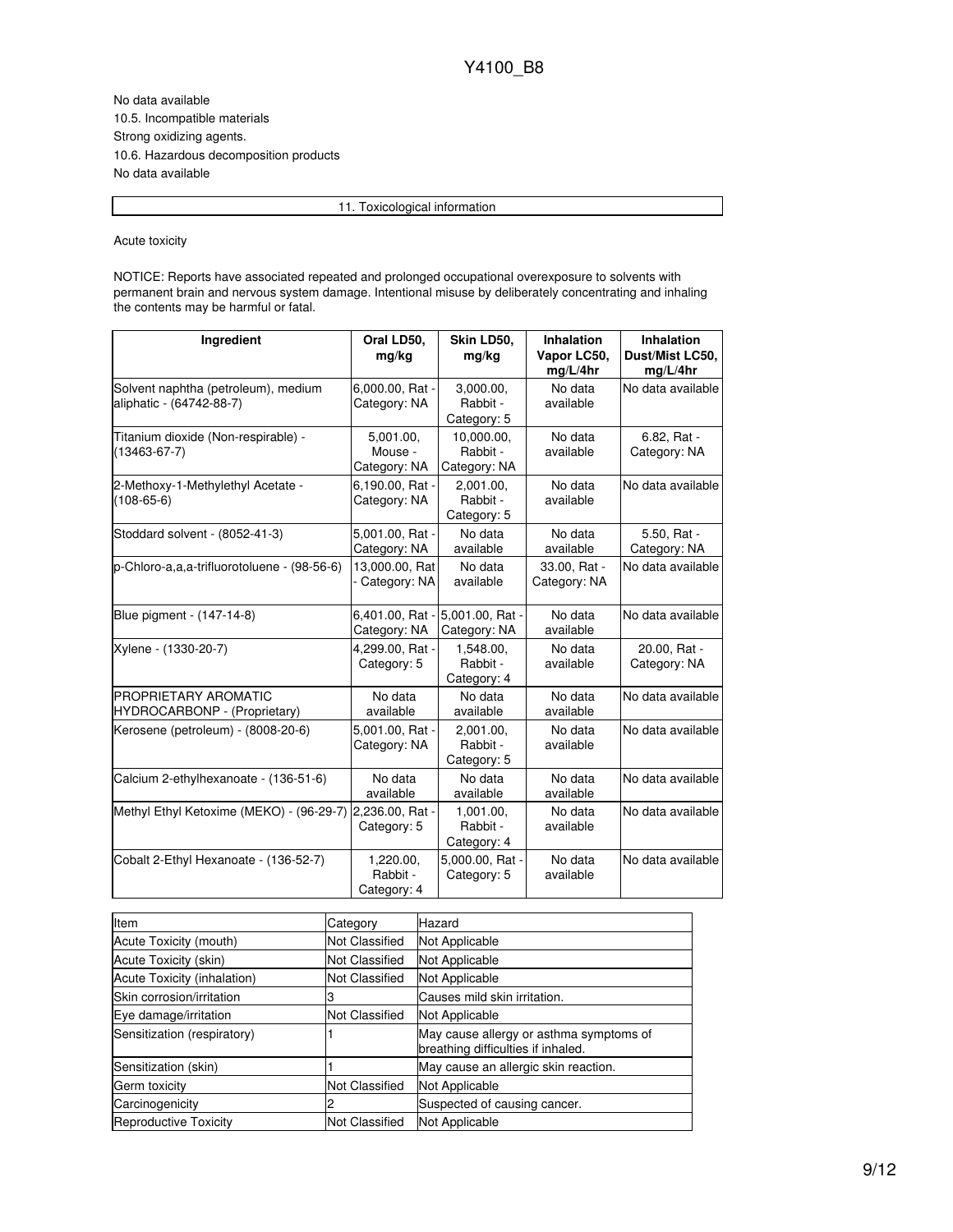| Specific target organ systemic |                | Causes damage to organs through prolonged or |
|--------------------------------|----------------|----------------------------------------------|
| Toxicity (repeated exposure)   |                | repeated exposure.                           |
| Aspiration hazard              | Not Classified | Not Applicable                               |

12. Ecological information

12.1. Toxicity

No additional information provided for this product. See Section 3 for chemical specific data.

Aquatic Ecotoxicity

| Ingredient                                                               | 96 hr LC50 fish,<br>mg/l       | 48 hr EC50 crustacea,<br>mq/l | ErC50 algae,<br>mq/l                                |
|--------------------------------------------------------------------------|--------------------------------|-------------------------------|-----------------------------------------------------|
| Solvent naphtha (petroleum),<br>medium aliphatic -<br>$(64742 - 88 - 7)$ | 800.00, Pimephales<br>promelas | 100.00, Daphnia<br>magna      | 450.00 (96 hr), Selenastrum<br>capricornutum        |
| Titanium dioxide<br>(Non-respirable) -<br>$(13463 - 67 - 7)$             | 294.00, Oryzias<br>latipes     | 501.00, Daphnia<br>magna      | 51.00 (72 hr), Pseudokirchnerella<br>subcapitata    |
| 2-Methoxy-1-Methylethyl<br>Acetate - (108-65-6)                          | 100.00, Oncorhynchus<br>mykiss | 501.00, Daphnia<br>magna      | 1,001.00 (96 hr), Pseudokirchnerella<br>subcapitata |
| Stoddard solvent -<br>$(8052 - 41 - 3)$                                  | Not Available                  | Not Available                 | Not Available                                       |
| p-Chloro-a.a.a-trifluorotoluene<br>$(98-56-6)$                           | 11.50, Lepomis<br>macrochirus  | 3.68, Daphnia magna           | Not Available                                       |
| Blue pigment - (147-14-8)                                                | 101.00, Danio rerio            | 501.00, Daphnia<br>magna      | 101.00 (72 hr), Desmodesmus<br>subspicatus          |
| Xylene - (1330-20-7)                                                     | 3.30, Oncorhynchus<br>mykiss   | 8.50, Palaemonetes<br>pugio   | 100.00 (72 hr), Chlorococcales                      |
| <b>PROPRIETARY AROMATIC</b><br><b>HYDROCARBONP-</b><br>(Proprietary)     | Not Available                  | Not Available                 | $0.00$ (hr).                                        |
| Kerosene (petroleum) -<br>$(8008-20-6)$                                  | Not Available                  | Not Available                 | Not Available                                       |
| Calcium 2-ethylhexanoate -<br>$(136-51-6)$                               | Not Available                  | Not Available                 | Not Available                                       |
| Methyl Ethyl Ketoxime<br>(MEKO) - (96-29-7)                              | 320.00, Leuciscus<br>idus      | 500.00, Daphnia<br>magna      | 83.00 (72 hr), Scenedesmus<br>subspicatus           |
| Cobalt 2-Ethyl Hexanoate -<br>$(136-52-7)$                               | Not Available                  | Not Available                 | Not Available                                       |

12.2. Persistence and degradability No data available 12.3. Bioaccumulative potential Not Measured 12.4. Mobility in soil No data available 12.5. Results of PBT and vPvB assessment This product contains no PBT/vPvB chemicals. 12.6. Other adverse effects No data available

13. Disposal considerations

Do not allow spills to enter drains or watercourses.

<sup>13.1.</sup> Waste treatment methods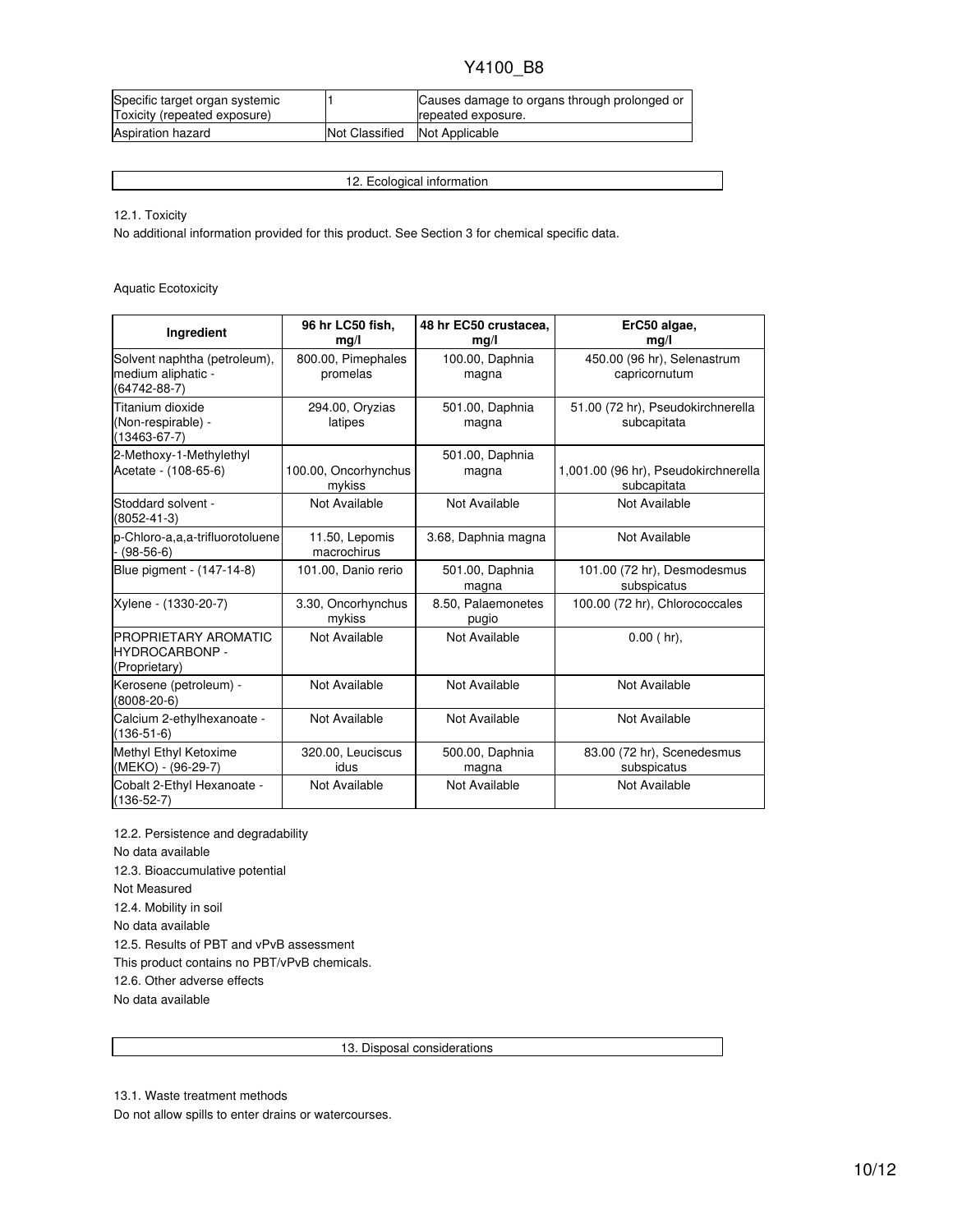Dispose of in accordance with local, state and federal regulations. (Also reference RCRA information in Section 15 if listed).

|                                                                                      |                                                                               | 14. Transport information                                                                                                                                                                                                                                           |                                 |  |  |  |
|--------------------------------------------------------------------------------------|-------------------------------------------------------------------------------|---------------------------------------------------------------------------------------------------------------------------------------------------------------------------------------------------------------------------------------------------------------------|---------------------------------|--|--|--|
|                                                                                      |                                                                               |                                                                                                                                                                                                                                                                     |                                 |  |  |  |
| 14.1. UN number<br>14.2. UN proper shipping name<br>14.3. Transport hazard class(es) | UN 1263<br><b>PAINT</b>                                                       |                                                                                                                                                                                                                                                                     |                                 |  |  |  |
| DOT (Domestic Surface Transportation)                                                |                                                                               | IMO / IMDG (Ocean Transportation)                                                                                                                                                                                                                                   |                                 |  |  |  |
| Proper Shipping<br>Name                                                              | <b>PAINT</b>                                                                  | <b>IMDG Proper</b><br><b>Shipping Name</b>                                                                                                                                                                                                                          | <b>PAINT</b>                    |  |  |  |
| <b>Hazard Class</b>                                                                  | 3 - Flammable                                                                 | <b>IMDG Hazard Class</b><br>Sub Class                                                                                                                                                                                                                               | 3 - Flammable<br>Not applicable |  |  |  |
| UN / NA Number                                                                       | <b>UN 1263</b>                                                                |                                                                                                                                                                                                                                                                     |                                 |  |  |  |
| Packing Group                                                                        | Ш                                                                             | <b>IMDG Packing Group</b>                                                                                                                                                                                                                                           | -III                            |  |  |  |
| CERCLA/DOT RQ                                                                        | 721 gal. / 6277 lbs.                                                          | <b>System Reference</b><br>Code                                                                                                                                                                                                                                     | 181                             |  |  |  |
| 14.4. Packing group                                                                  | Ш                                                                             |                                                                                                                                                                                                                                                                     |                                 |  |  |  |
| 14.5. Environmental hazards                                                          |                                                                               |                                                                                                                                                                                                                                                                     |                                 |  |  |  |
| <b>IMDG</b><br>Marine Pollutant: No                                                  |                                                                               |                                                                                                                                                                                                                                                                     |                                 |  |  |  |
| 14.6. Special precautions for user                                                   |                                                                               |                                                                                                                                                                                                                                                                     |                                 |  |  |  |
| Not Applicable                                                                       |                                                                               |                                                                                                                                                                                                                                                                     |                                 |  |  |  |
| Not Applicable                                                                       | 14.7. Transport in bulk according to Annex II of MARPOL73/78 and the IBC Code |                                                                                                                                                                                                                                                                     |                                 |  |  |  |
|                                                                                      |                                                                               |                                                                                                                                                                                                                                                                     |                                 |  |  |  |
|                                                                                      | 15. Regulatory information                                                    |                                                                                                                                                                                                                                                                     |                                 |  |  |  |
|                                                                                      |                                                                               |                                                                                                                                                                                                                                                                     |                                 |  |  |  |
| <b>Regulatory Overview</b>                                                           |                                                                               | The regulatory data in Section 15 is not intended to be all-inclusive, only selected<br>regulations are represented. All ingredients of this product are listed on the TSCA<br>(Toxic Substance Control Act) Inventory or are not required to be listed on the TSCA |                                 |  |  |  |
| <b>WHMIS Classification</b>                                                          | Inventory.<br><b>B3 D2A</b>                                                   |                                                                                                                                                                                                                                                                     |                                 |  |  |  |
| DOT Marine Pollutants (10%):<br>(No Product Ingredients Listed)                      |                                                                               |                                                                                                                                                                                                                                                                     |                                 |  |  |  |
| DOT Severe Marine Pollutants (1%):<br>(No Product Ingredients Listed)                |                                                                               |                                                                                                                                                                                                                                                                     |                                 |  |  |  |
| EPCRA 311/312 Chemicals and RQs $(>.1\%)$ :                                          |                                                                               |                                                                                                                                                                                                                                                                     |                                 |  |  |  |
| Ethyl Benzene                                                                        | (1000 lb final RQ; 454 kg final RQ)                                           |                                                                                                                                                                                                                                                                     |                                 |  |  |  |
| Xylene                                                                               | (100 lb final RQ; 45.4 kg final RQ)                                           |                                                                                                                                                                                                                                                                     |                                 |  |  |  |
| EPCRA 302 Extremely Hazardous (>.1%) :<br>(No Product Ingredients Listed)            |                                                                               |                                                                                                                                                                                                                                                                     |                                 |  |  |  |
| EPCRA 313 Toxic Chemicals (>.1%) :                                                   |                                                                               |                                                                                                                                                                                                                                                                     |                                 |  |  |  |
| <b>Ethyl Benzene</b>                                                                 |                                                                               |                                                                                                                                                                                                                                                                     |                                 |  |  |  |
| Xylene                                                                               |                                                                               |                                                                                                                                                                                                                                                                     |                                 |  |  |  |
| Mass RTK Substances (>1%):                                                           |                                                                               |                                                                                                                                                                                                                                                                     |                                 |  |  |  |
| Kerosene (petroleum)                                                                 |                                                                               |                                                                                                                                                                                                                                                                     |                                 |  |  |  |
| Stoddard solvent                                                                     |                                                                               |                                                                                                                                                                                                                                                                     |                                 |  |  |  |
| Titanium dioxide (Non-respirable)                                                    |                                                                               |                                                                                                                                                                                                                                                                     |                                 |  |  |  |
| Xylene                                                                               |                                                                               |                                                                                                                                                                                                                                                                     |                                 |  |  |  |
| Penn RTK Substances (>1%) :                                                          |                                                                               |                                                                                                                                                                                                                                                                     |                                 |  |  |  |
| Kerosene (petroleum)                                                                 |                                                                               |                                                                                                                                                                                                                                                                     |                                 |  |  |  |
| Stoddard solvent<br>Titanium dioxide (Non-respirable)                                |                                                                               |                                                                                                                                                                                                                                                                     |                                 |  |  |  |